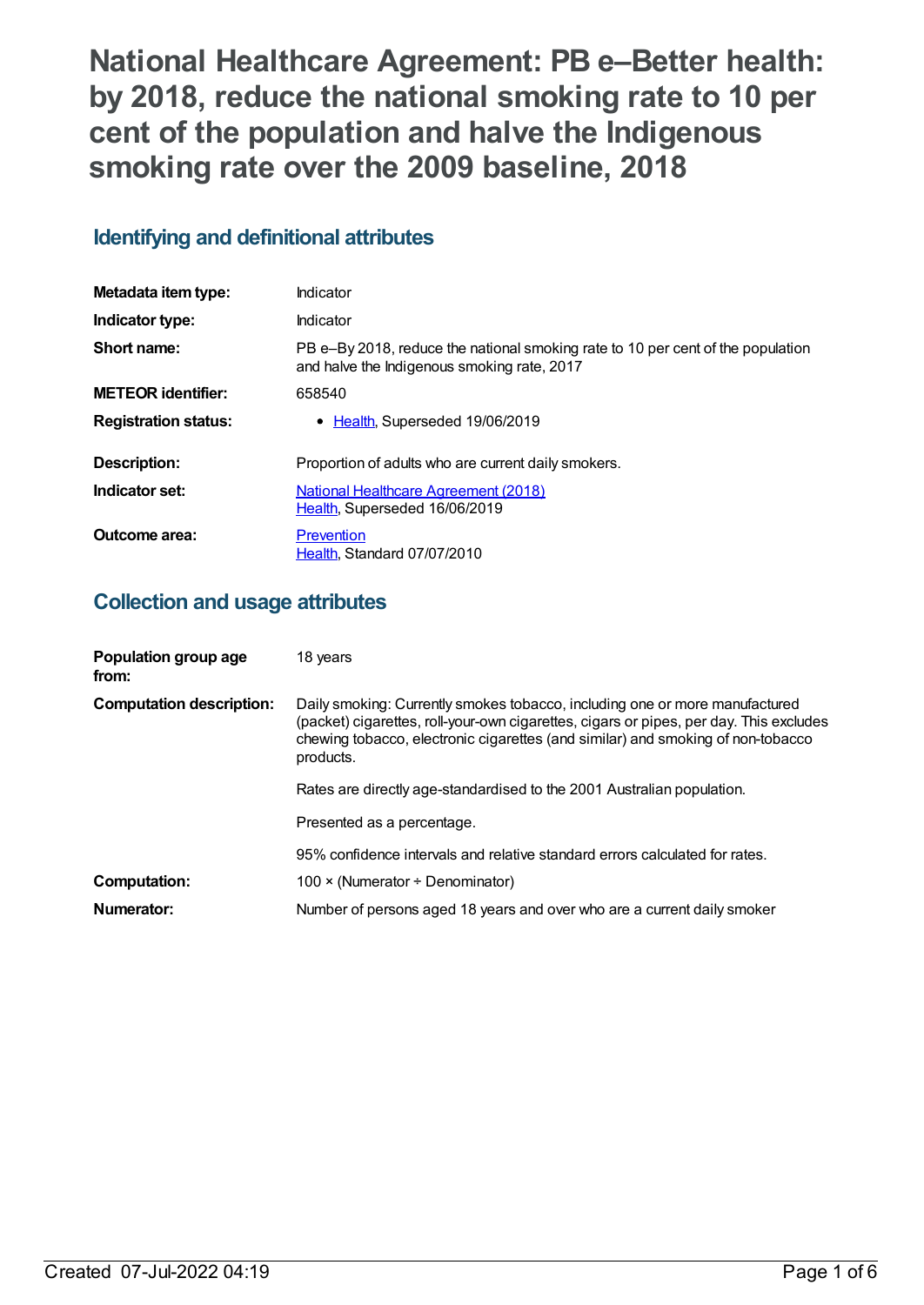### **Data Element**

Person—age

**Data Source**

ABS [2014-15](https://meteor.aihw.gov.au/content/644695) National Health Survey (NHS)

**Guide for use**

Data source type: Survey

### **Data Element / Data Set**

#### **Data Element**

Person—tobacco smoking status

**Data Source**

ABS [2014-15](https://meteor.aihw.gov.au/content/644695) National Health Survey (NHS)

**Guide for use**

Data source type: Survey

### **Data Element / Data Set**

**Data Element**

Person—age

**Data Source**

ABS 2014-15 National [Aboriginal](https://meteor.aihw.gov.au/content/644707) and Torres Strait Islander Social Survey (NATSISS)

#### **Guide for use**

Data source type: Survey

## **Data Element / Data Set**

#### **Data Element**

Person—tobacco smoking status

#### **Data Source**

ABS 2014-15 National [Aboriginal](https://meteor.aihw.gov.au/content/644707) and Torres Strait Islander Social Survey (NATSISS)

**Guide for use**

Data source type: Survey

**Denominator:** Population aged 18 years and over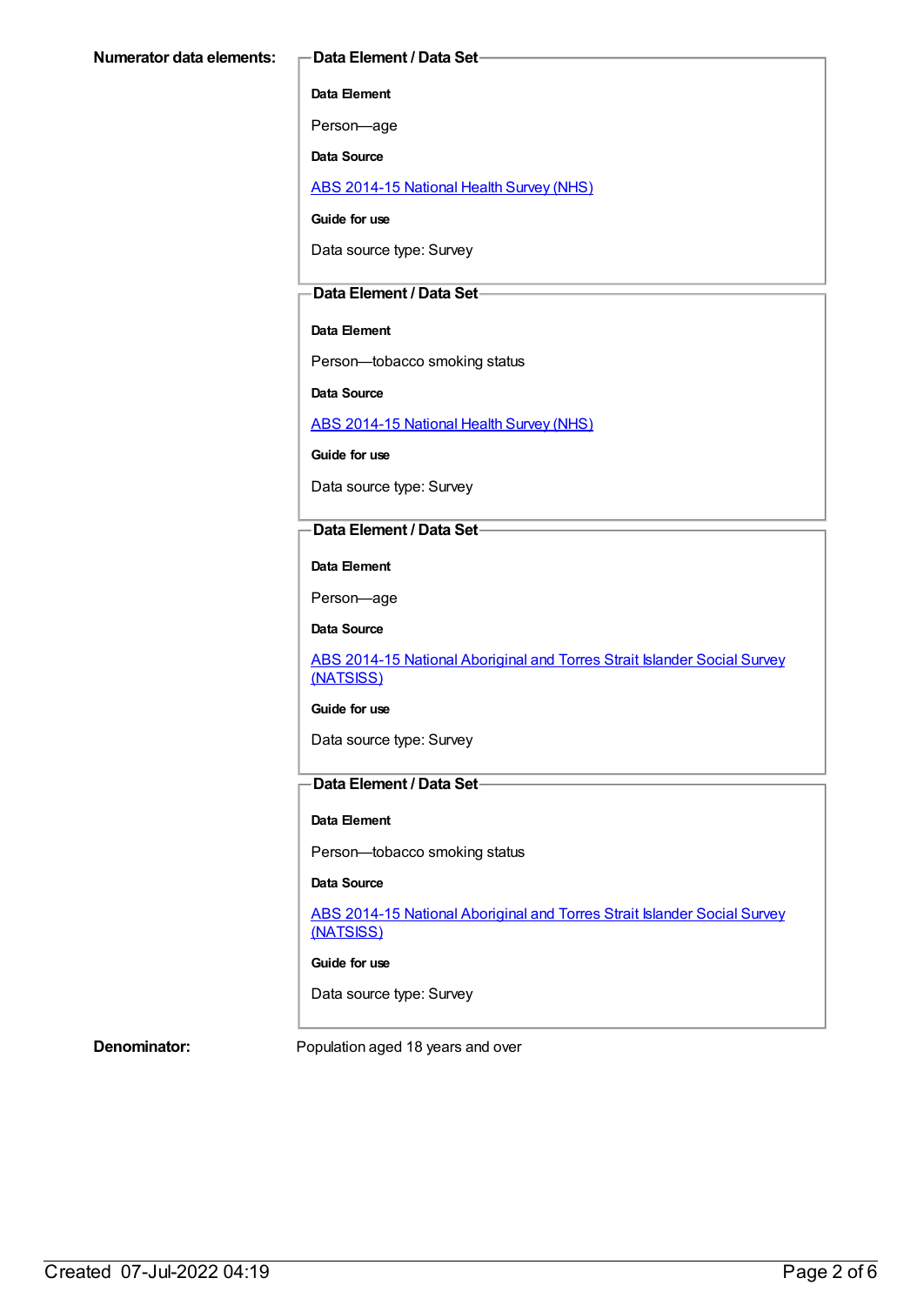| Denominator data<br>elements: | Data Element / Data Set-                                                              |
|-------------------------------|---------------------------------------------------------------------------------------|
|                               | Data Element                                                                          |
|                               | Person-age                                                                            |
|                               | Data Source                                                                           |
|                               | ABS 2014-15 National Health Survey (NHS)                                              |
|                               | Guide for use                                                                         |
|                               | Data source type: Survey                                                              |
|                               | Data Element / Data Set-                                                              |
|                               |                                                                                       |
|                               | Data Element                                                                          |
|                               | Person-age                                                                            |
|                               | <b>Data Source</b>                                                                    |
|                               | ABS 2014-15 National Aboriginal and Torres Strait Islander Social Survey<br>(NATSISS) |
|                               | Guide for use                                                                         |
|                               | Data source type: Survey                                                              |
| Disaggregation:               | State and territory, by Indigenous status.                                            |

Some disaggregation may result in numbers too small for publication.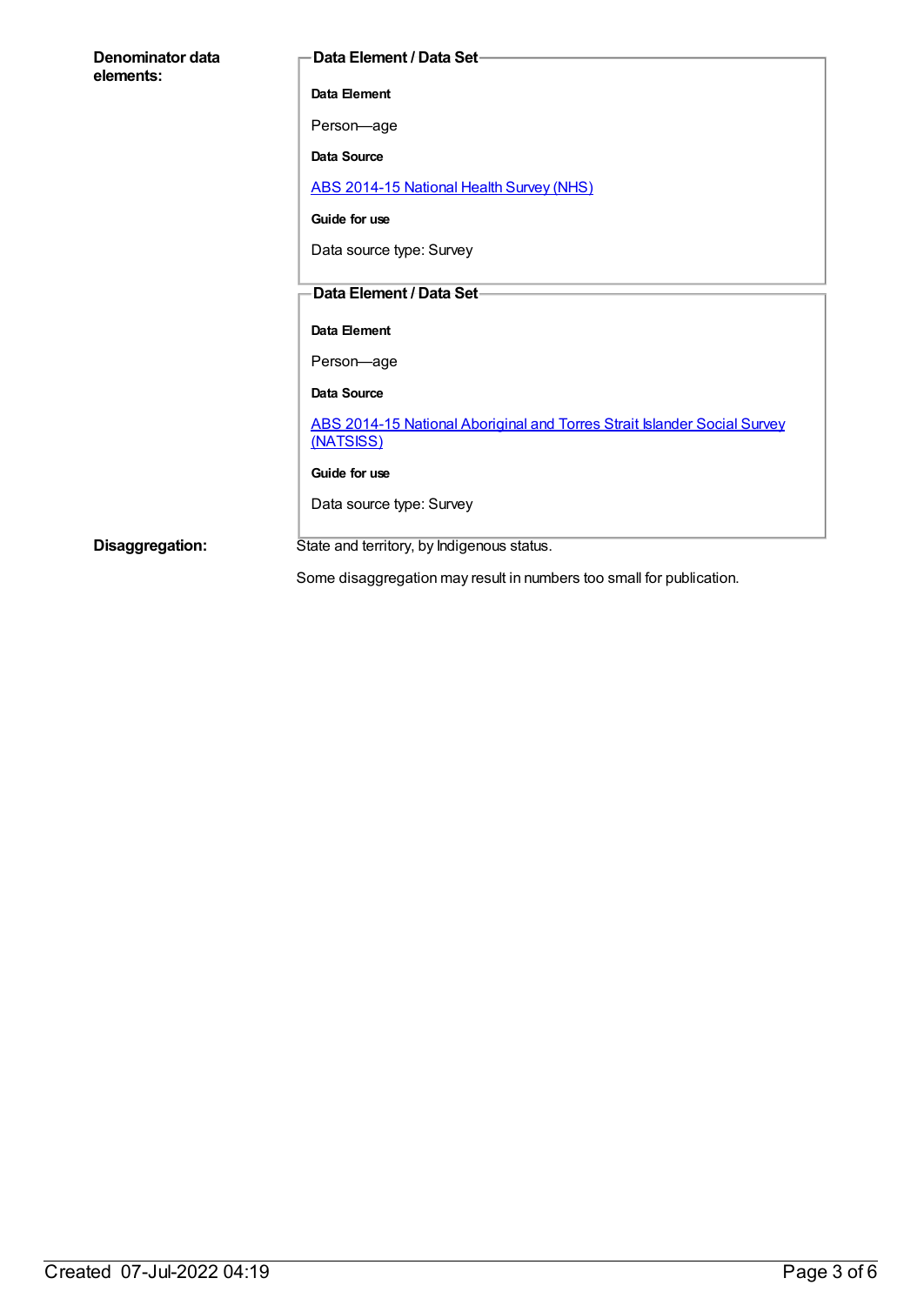### **Disaggregation data elements:**

#### **Data Element / Data Set**

#### **Data Element**

Person—area of usual residence

#### **Data Source**

ABS [2014-15](https://meteor.aihw.gov.au/content/644695) National Health Survey (NHS)

### **Guide for use**

Data source type: Survey Used for disaggregation by state/territory

#### **Data Element / Data Set**

#### **Data Element**

Person—Indigenous status

**Data Source**

ABS [2014-15](https://meteor.aihw.gov.au/content/644695) National Health Survey (NHS)

**Guide for use**

Data source type: Survey

#### **Data Element / Data Set**

#### **Data Element**

Person—area of usual residence

#### **Data Source**

ABS 2014-15 National [Aboriginal](https://meteor.aihw.gov.au/content/644707) and Torres Strait Islander Social Survey (NATSISS)

#### **Guide for use**

Data source type: Survey Used for disaggregation by state/territory

**Comments:** Most recent data available for 2018 National Healthcare Agreement performance reporting: 2014–15 (total population, non-Indigenous: NHS); 2014–15 (Indigenous only: NATSISS).

NO NEW DATA FOR 2018 REPORTING.

Baseline: 2007–08 (total population); 2008 (Indigenous status).

National Aboriginal and Torres Strait Islander Social Survey (NATSISS) or National Aboriginal and Torres Strait Islander Health Survey (NATSIHS)/Australian Aboriginal and Torres Strait Islander Health Survey (AATSIHS) data may be used for analysis, dependent upon which survey is most recent.

## **Representational attributes**

| <b>Indicator conceptual framework</b> |            |  |
|---------------------------------------|------------|--|
| Format:                               | N[NN].N    |  |
| Unit of measure:                      | Person     |  |
| Data type:                            | Real       |  |
| <b>Representation class:</b>          | Percentage |  |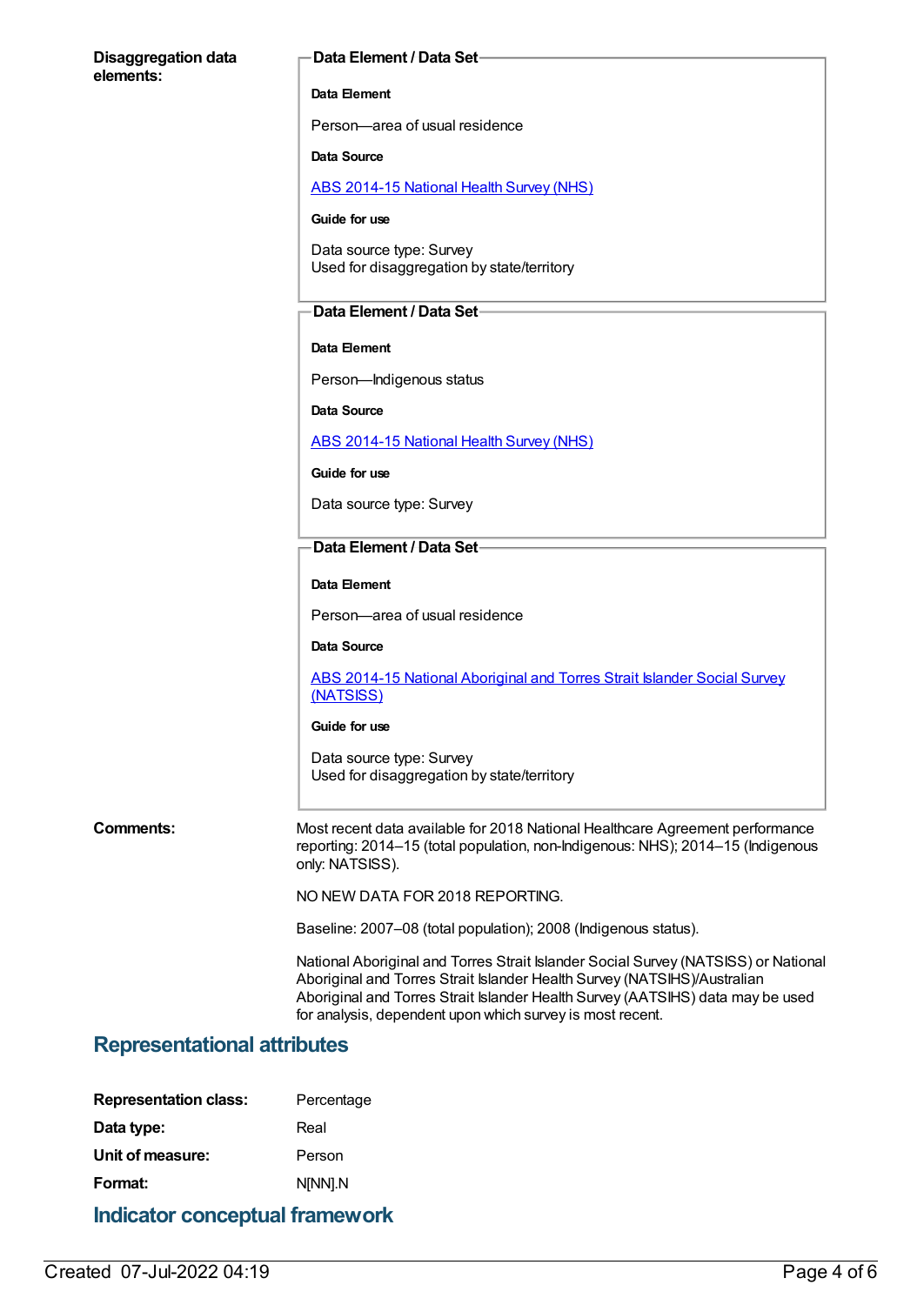**Health [behaviours](https://meteor.aihw.gov.au/content/392579)** 

## **Data source attributes**

| Data sources:                    | <b>Data Source</b>                                                                    |  |
|----------------------------------|---------------------------------------------------------------------------------------|--|
|                                  | <b>ABS 2014-15 National Health Survey (NHS)</b>                                       |  |
|                                  | <b>Frequency</b>                                                                      |  |
|                                  | Every 3 years                                                                         |  |
|                                  | Data custodian                                                                        |  |
|                                  | <b>Australian Bureau of Statistics</b>                                                |  |
|                                  | <b>Data Source</b>                                                                    |  |
|                                  | ABS 2014-15 National Aboriginal and Torres Strait Islander Social Survey<br>(NATSISS) |  |
|                                  | <b>Frequency</b>                                                                      |  |
|                                  | Every 6 years                                                                         |  |
|                                  | Data custodian                                                                        |  |
|                                  | <b>Australian Bureau of Statistics</b>                                                |  |
| <b>Accountability attributes</b> |                                                                                       |  |

## **Reporting requirements:** National Healthcare Agreement **Organisation responsible for providing data:** Australian Bureau of Statistics **Benchmark:** National Healthcare Agreement Performance Benchmark: By 2018, reduce the national smoking rate to 10 per cent of the population and halve the Indigenous smoking rate, over the 2009 baseline. Refer: [http://www.federalfinancialrelations.gov.au/](http://www.federalfinancialrelations.gov.au/content/npa/health/_archive/healthcare_national-agreement.pdf) content/npa/health/\_archive/ healthcare\_national-agreement.pdf **Further data development /** Specification: Final, the measure meets the intention of the indicator. **collection required:**

## **Source and reference attributes**

# **Relational attributes**